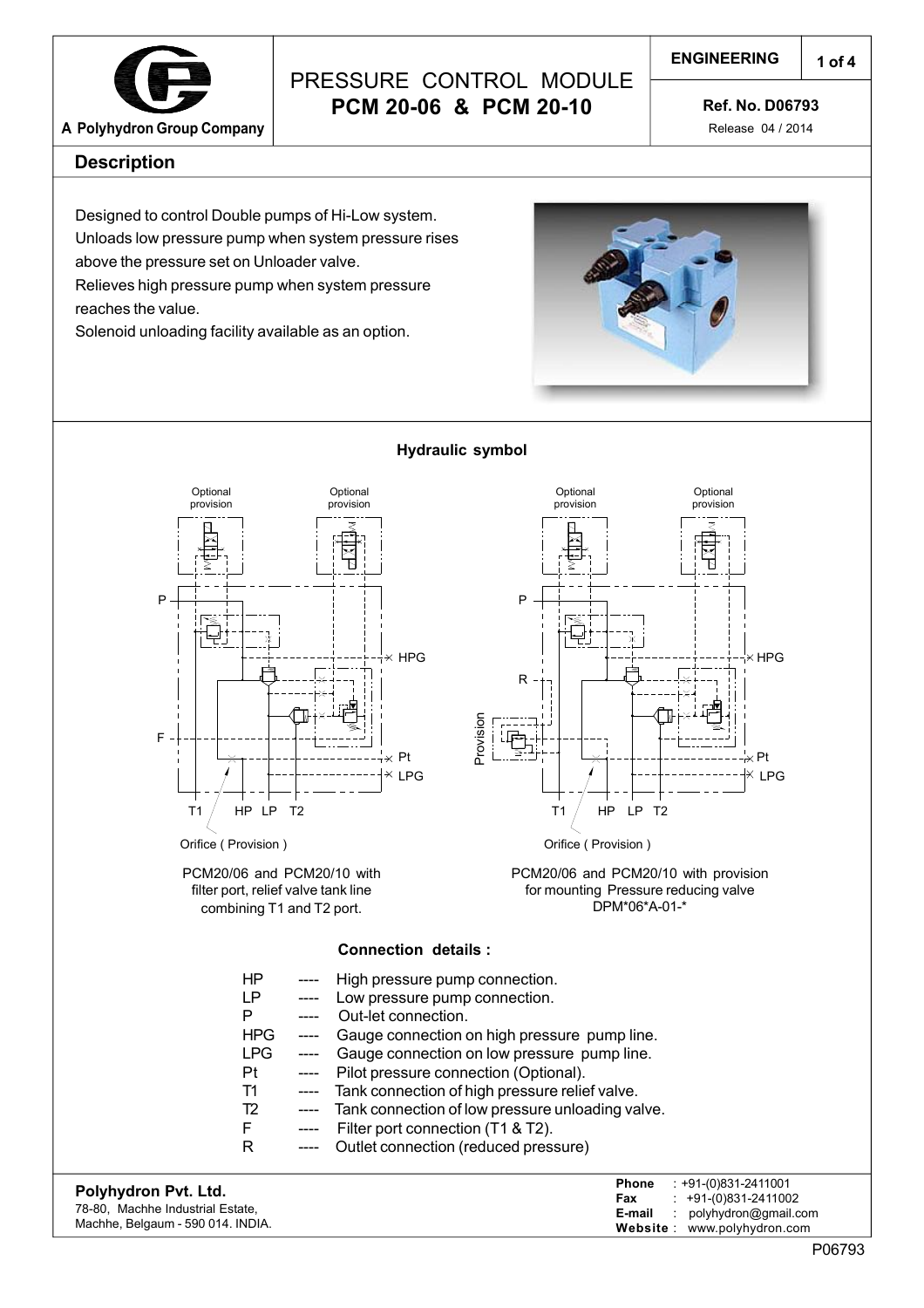

**Ref. No. D06793**

### **Unit dimensions**

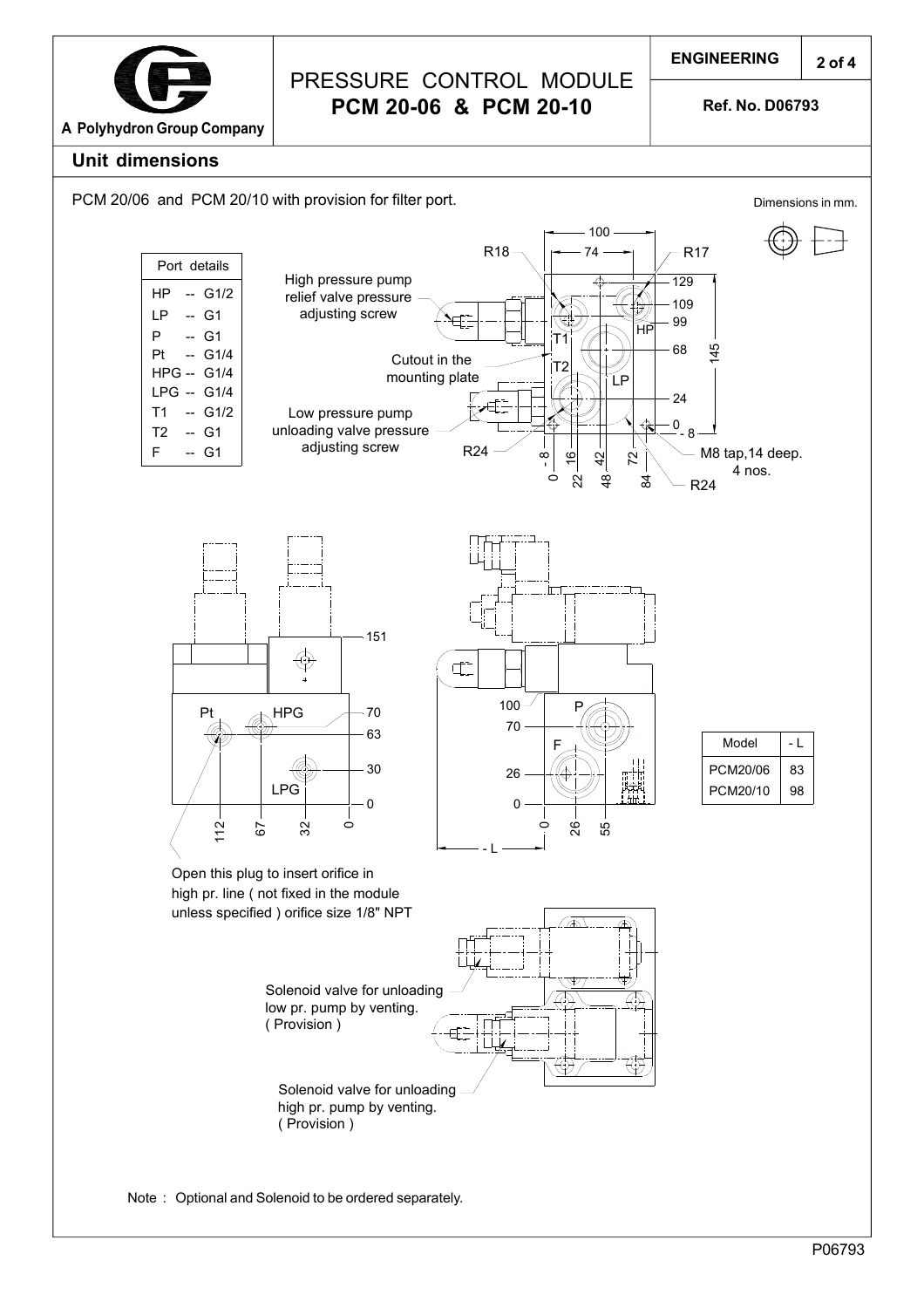

## PRESSURE CONTROL MODULE **PCM 20-06 & PCM 20-10**

**Ref. No. D06793**